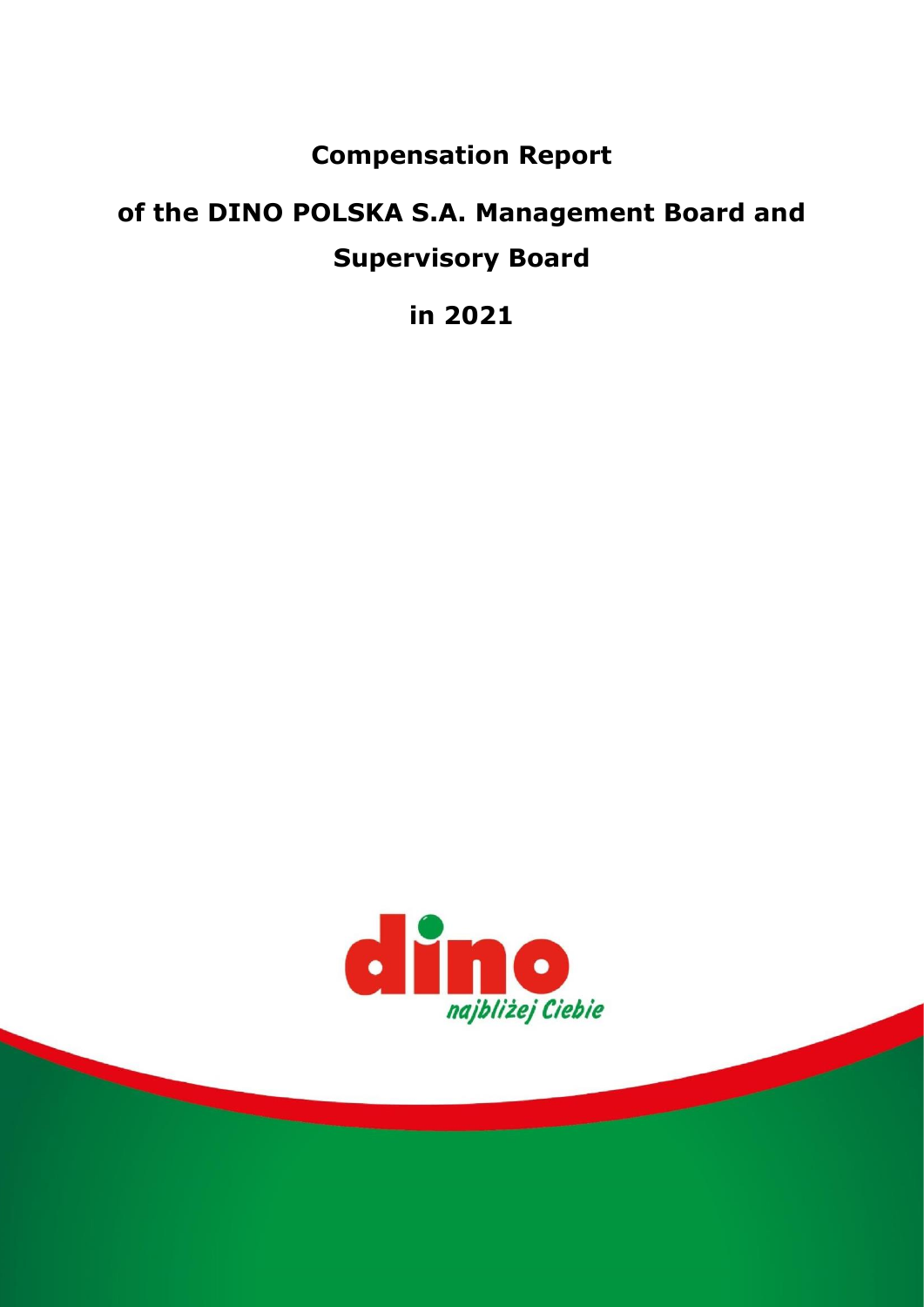# Table of contents

| 1. Components of the Management Board and Supervisory Board's compensation in 2021 4                                                                                                                  |
|-------------------------------------------------------------------------------------------------------------------------------------------------------------------------------------------------------|
|                                                                                                                                                                                                       |
|                                                                                                                                                                                                       |
|                                                                                                                                                                                                       |
|                                                                                                                                                                                                       |
|                                                                                                                                                                                                       |
| 3. Compliance of the compensation with the Compensation Policy, its contribution to achieving the                                                                                                     |
| 4. Information on the annual changes in compensation, the results of DINO POLSKA S.A. and the<br>average salary of employees of DINO POLSKA S.A. who are not Management Board or Supervisory          |
| 5. Amount of compensation from entities belonging to the DINO POLSKA Group  10                                                                                                                        |
|                                                                                                                                                                                                       |
|                                                                                                                                                                                                       |
| 6. The number of financial instruments awarded or offered and the main terms and conditions for<br>exercising the rights from these instruments, including the price and date of exercise and changes |
| 7. Information on utilizing the option to clawback variable components of compensation  10                                                                                                            |
| 8. Information regarding deviations from the procedure of implementing the compensation policy 10                                                                                                     |
| 9. Information pertaining to the monetary or non-monetary benefits awarded to family members of                                                                                                       |
| 10. Verification of the Compensation Policy for the DINO POLSKA S.A. Management Board and                                                                                                             |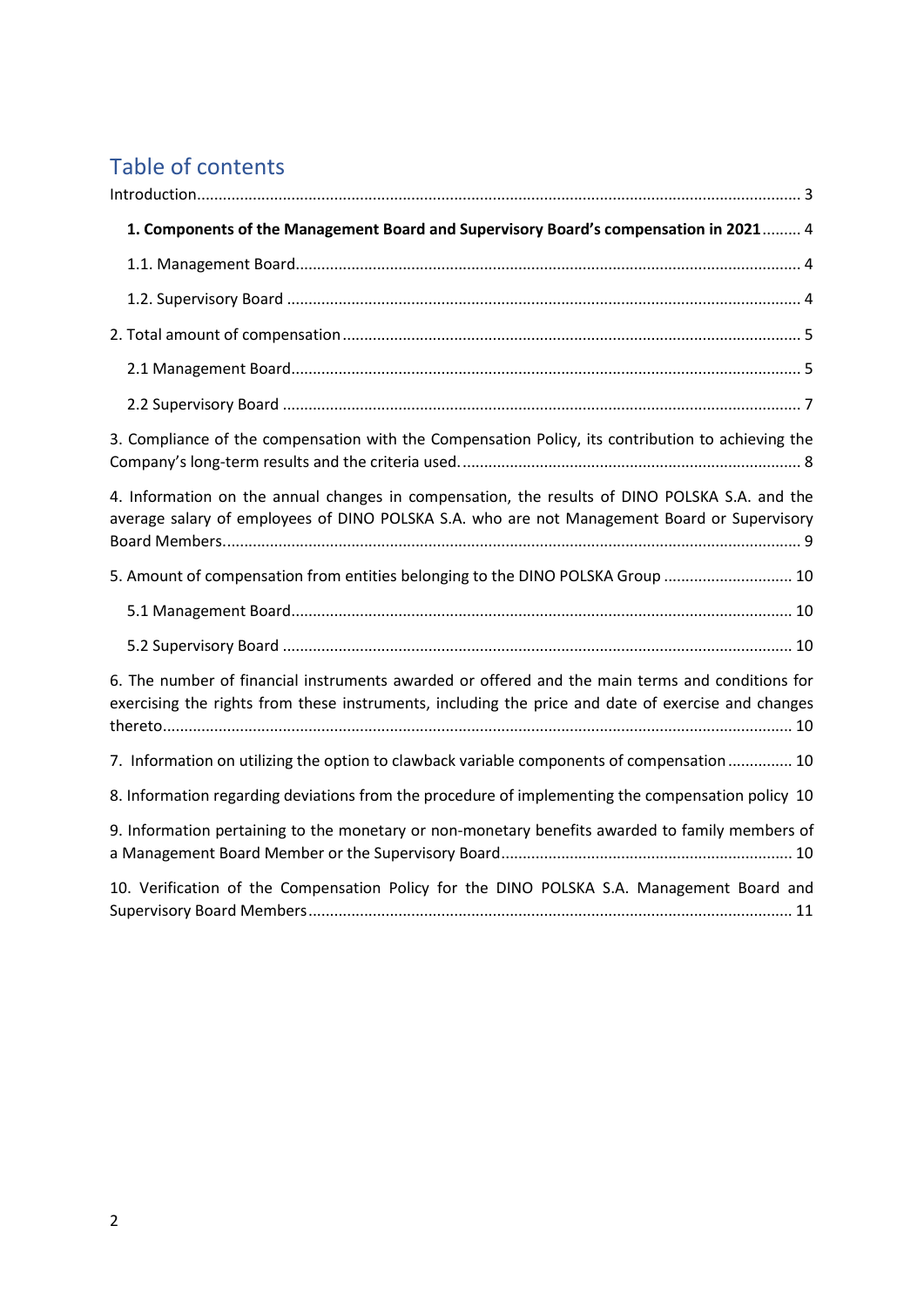### <span id="page-2-0"></span>**Introduction**

This Compensation Report for the Members of the DINO POLSKA S.A. Management Board and Supervisory Board has been prepared pursuant to art. 90g of the Act of 29 July 2005 on Public Offerings and the Terms and Conditions for Introducing Financial Instruments to an Organized Trading System and on Public Companies (Journal of Laws of 2020, item 2080 as amended, hereinafter: "Act").

The prevailing version of the Compensation Policy for Management Board and Supervisory Board Members of DINO POLSKA S.A. ("Compensation Policy") was approved by resolution no. 18/7/2020 adopted by the Ordinary Shareholder Meeting of DINO POLSKA S.A. on 2 July 2020 and is available on the website of DINO POLSKA S.A. in the Corporate Governance tab.

According to § 1 section 9 of the Compensation Policy, every year the Supervisory Board prepares a compensation report to present information to the Shareholder Meeting regarding the compensation the Company's Management Board and Supervisory Board received in the preceding financial year.

This report presents a review of the compensation and of all the benefits received and due to the various members of the Management Board and Supervisory Board of DINO POLSKA S.A. and spans 2021.

For purposes of comparison, the data presented in this Compensation Report also include the data for the 2020 calendar year (the 12-month comparable period spanning the period from 1 January 2020 to 31 December 2020).

The Company's Supervisory Board Members are responsible for the information set forth in the Compensation Report.

In 2021 the Management Board of DINO POLSKA S.A. consisted of three members: Ms. Izabela Biadała, Mr. Michał Krauze and Mr. Michał Muskała.

In 2021 the Supervisory Board of DINO POLSKA S.A. consisted of six members: Mr. Tomasz Biernacki, Mr. Eryk Bajer, Mr. Maciej Polanowski, Mr. Piotr Nowjalis, Mr. Sławomir Jakszuk and Mr. Szymon Piduch.

There were no changes in the Management Board composition in the period covered by this Compensation Report. One change took place in the Supervisory Board composition in the period covered by this Compensation Report: Mr. Szymon Piduch ceased to serve in the capacity of a Supervisory Board Member as of the date of tendering resignation, i.e. as of 12 January 2021.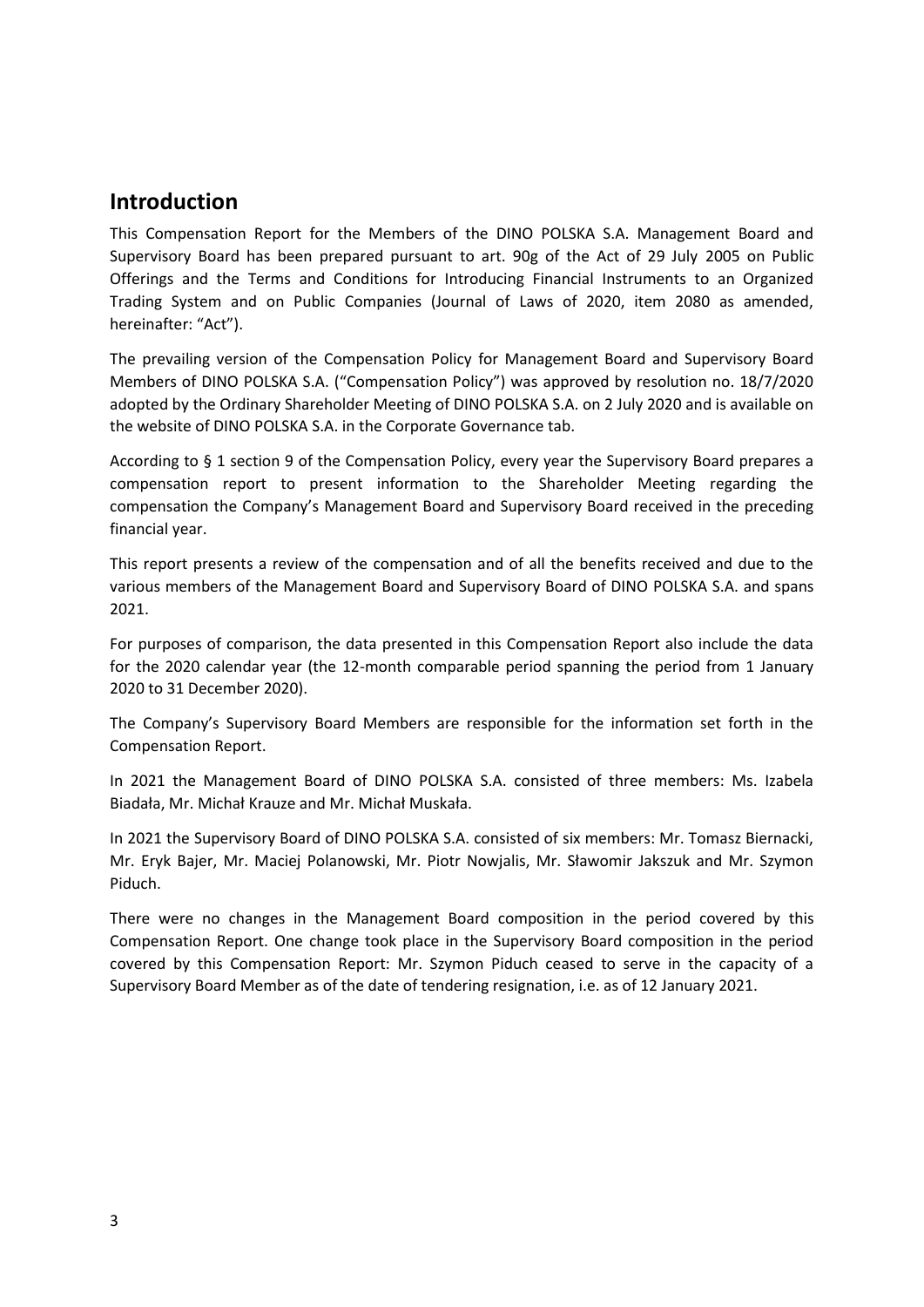### <span id="page-3-0"></span>**1. Components of the Management Board and Supervisory Board's compensation in 2021**

### <span id="page-3-1"></span>**1.1. Management Board**

In 2021 the compensation of the DINO POLSKA S.A. Management Board Members consisted of the following elements:

- fixed compensation base compensation ensuing from the employment of the DINO POLSKA S.A. Management Board Members on the basis of an employment contract,
- variable compensation additional compensation in the form of discretionary quarterly and annual bonuses.

The variable compensation of a Management Board Member may take the form of a quarterly or annual bonus correlated with the level of achieving targets or the tasks designated by the Supervisory Board or the results generated. The quarterly bonus is discretionary in nature and is awarded for performing the budget planned and adopted by the Supervisory Board before the beginning of a given financial year. The annual bonus awarded to a Management Board Member was based on the generated financial result – consolidated net profit generated by the DINO POLSKA Group.

All the amounts stated in this document are presented in Polish zloty on a gross basis.

For comparison purposes this Compensation Report contains data for the 2020 calendar year.

#### <span id="page-3-2"></span>**1.2. Supervisory Board**

In 2021 the compensation of the DINO POLSKA S.A. Supervisory Board Members consisted of the following elements:

• base compensation ensuing from their appointment to serve in the capacity of DINO POLSKA S.A. Supervisory Board Members.

The Supervisory Board Members are due compensation regardless of the frequency of formally convened Supervisory Board meetings.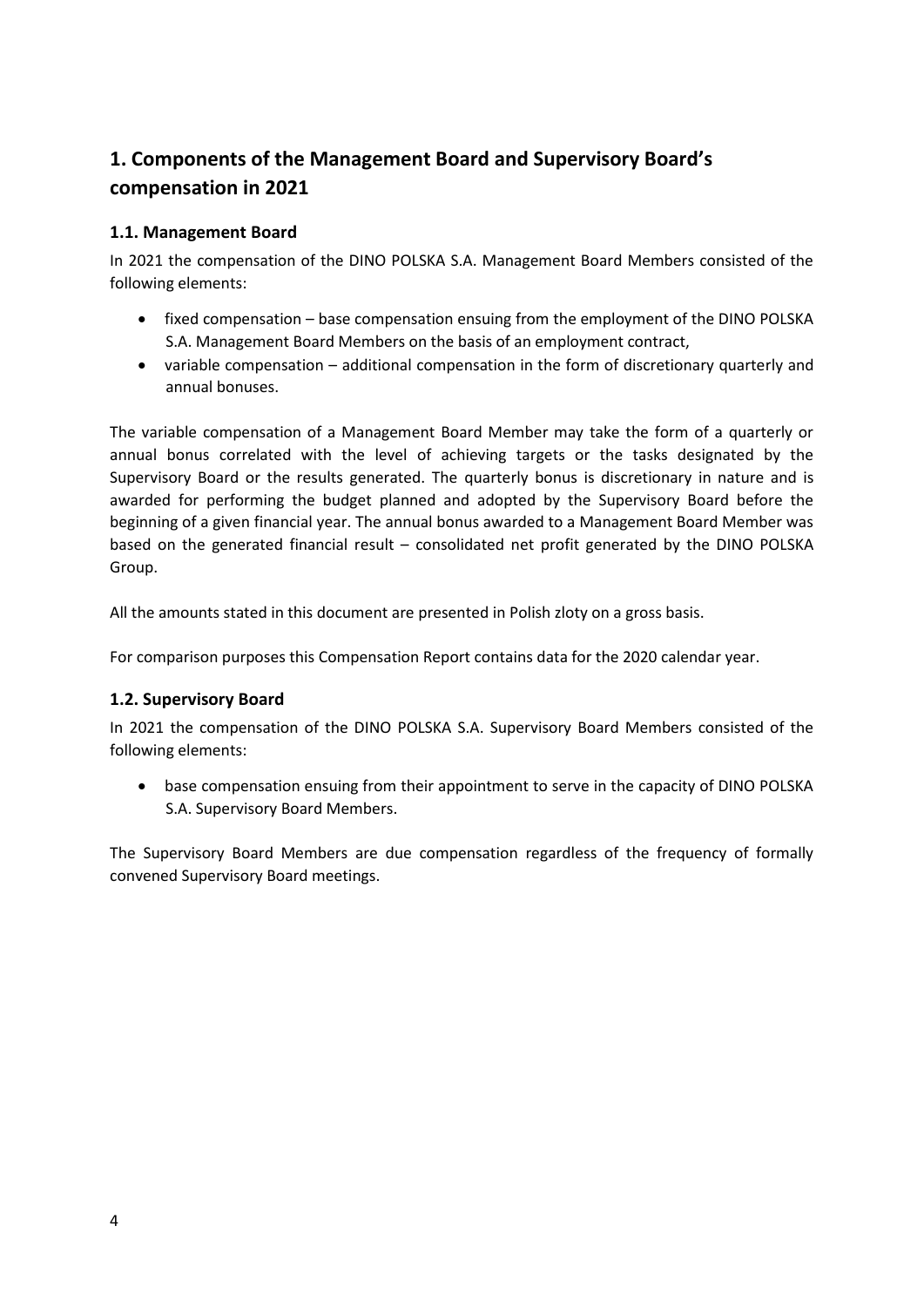### **2. Total amount of compensation**

#### **2.1 Management Board**

Compensation in DINO POLSKA S.A. received in or due for 2020 and 2021 (gross, in thousand PLN)

| First and last name of the<br><b>Management Board</b><br><b>Member</b> | <b>Period</b> | <b>Base compensation</b> | <b>Additional</b><br>compensation | <b>Total</b>             | Percentage<br>of base compensation | Percentage<br>of additional<br>compensation |
|------------------------------------------------------------------------|---------------|--------------------------|-----------------------------------|--------------------------|------------------------------------|---------------------------------------------|
| <b>Michał Krauze</b><br><b>Management Board</b>                        | 2021          | 79.5                     | 735.7                             | 815.2                    | 9.76%                              | 90.24%                                      |
| <b>Member</b>                                                          | 2020          | 66.0                     | 617.4                             | 683.4                    | 9.66%                              | 90.34%                                      |
| Michał Muskała<br><b>Management Board</b><br><b>Member</b>             | 2021          | 120.0                    | 392                               | 512                      | 23.44%                             | 76.56%                                      |
|                                                                        | 2020          | 120.0                    | 260.6                             | 380.6                    | 31.53%                             | 68.47%                                      |
| Izabela Biadała<br><b>Management Board</b>                             | 2021          | 110.0                    | 496.7                             | 606.7                    | 18.13%                             | 81.87%                                      |
| <b>Member</b>                                                          | 2020*         | 120.0                    | 326.1                             | 446.1                    | 26.90%                             | 73.10%                                      |
| <b>Szymon Piduch</b><br><b>Management Board</b><br><b>Member</b>       | 2021          | $\overline{a}$           | $\overline{\phantom{a}}$          | $\overline{\phantom{a}}$ | $\overline{\phantom{0}}$           | $\overline{\phantom{a}}$                    |
|                                                                        | 2020 **       | 39.9                     | $904.9***$                        | 944.8                    | 4.22%                              | 95.78%                                      |

<span id="page-4-1"></span><span id="page-4-0"></span>\* Total compensation received in 2020 (for the period of serving in the capacity of a Management Board Member (from 24 June 2020) and for the earlier period when Izabela Biadała served as the Director of the Department of Operations and Administration in Dino Polska).

\*\* Szymon Piduch acted in the capacity of the President of the Management Board of the Company until 2 July 2020.

\*\*\* Bonus compensation for the period of serving in the capacity of a Management Board Member, which was paid in 2021 has been incorporated.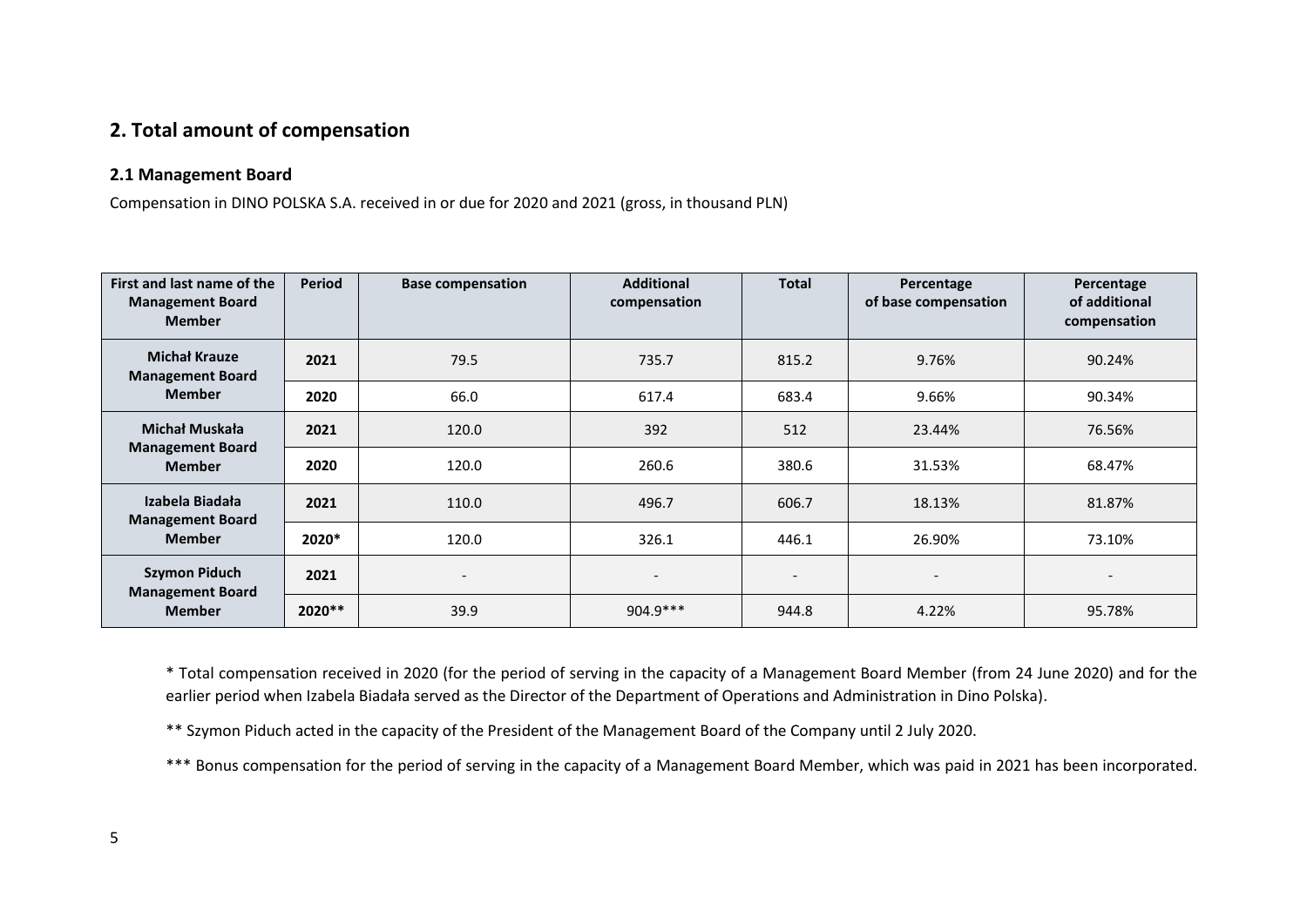16% of the compensation of the DINO POLSKA S.A. Management Board in 2021 was base compensation. Its amount in respect of the various Management Board Members was specified by resolutions adopted by the DINO POLSKA S.A. Supervisory Board. 14.1% of the compensation in 2020 was base compensation.

84% of the total compensation of the Management Board in 2021 was additional compensation versus 85.9% in 2020.

The DINO POLSKA S.A. Management Board Members did not draw any other monetary or nonmonetary benefits in 2021.

The compensation of the Management Board Members in 2021 did not consist of monetary or nonmonetary benefits awarded to their family members.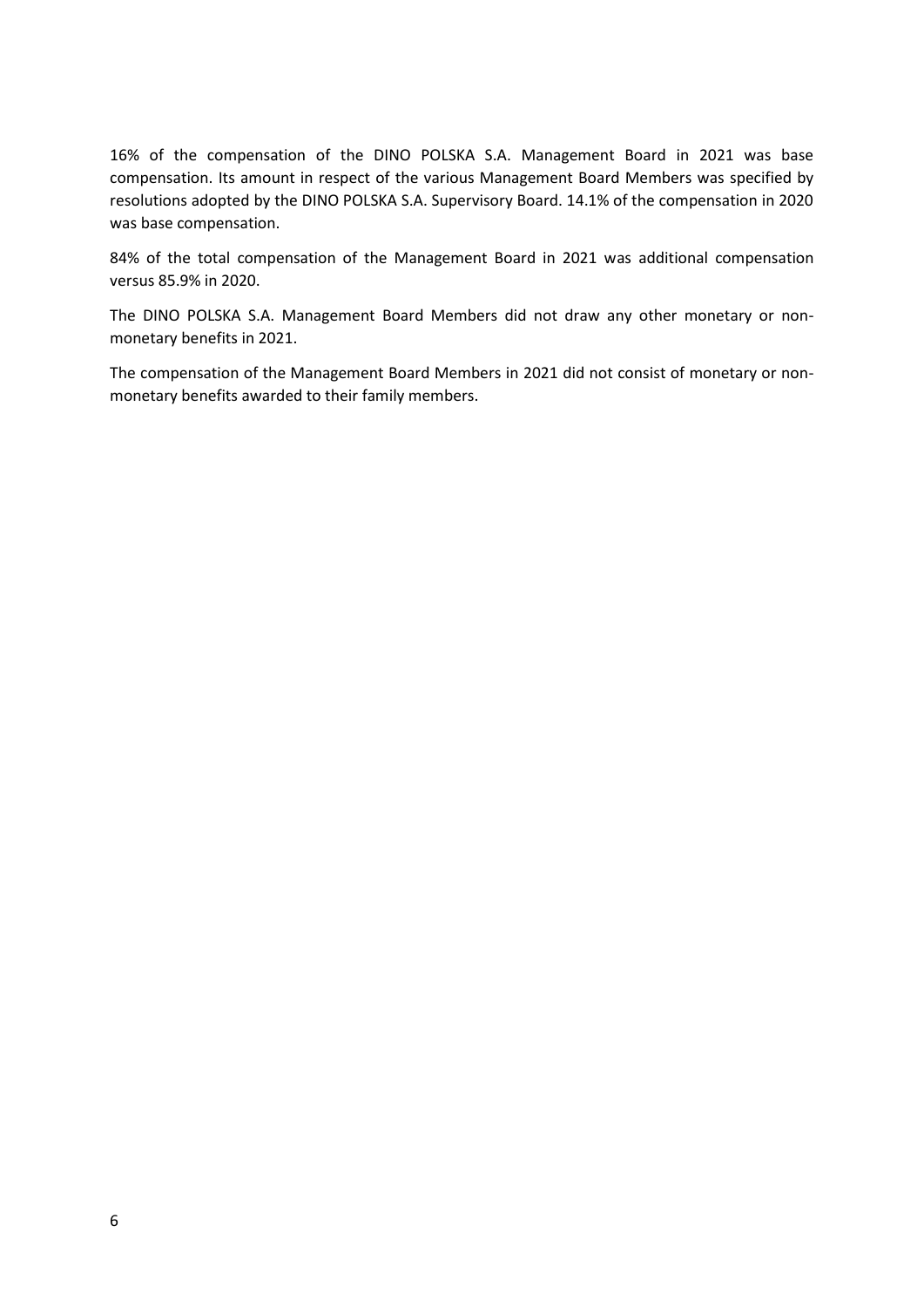### **2.2 Supervisory Board**

Compensation received from DINO POLSKA S.A. in 2020 and 2021 (gross, in thousand PLN)

| First and last name of the<br><b>Supervisory Board</b><br><b>Member</b> | <b>Period</b> | <b>Base compensation</b> | <b>Additional</b><br>compensation | <b>Total</b> | Percentage<br>of base compensation | Percentage<br>of additional<br>compensation |
|-------------------------------------------------------------------------|---------------|--------------------------|-----------------------------------|--------------|------------------------------------|---------------------------------------------|
| <b>Tomasz Biernacki</b><br><b>Supervisory Board</b>                     | 2021          | $\mathbf{0}$             | $\mathbf 0$                       | $\pmb{0}$    |                                    |                                             |
| <b>Chairman</b>                                                         | 2020          | $\mathbf{0}$             | 0                                 | $\mathbf{0}$ | $\overline{\phantom{a}}$           | $\overline{\phantom{0}}$                    |
| <b>Piotr Nowjalis</b><br><b>Supervisory Board</b>                       | 2021          | 99.6                     | $\mathbf 0$                       | 99.6         | 100%                               |                                             |
| <b>Member</b>                                                           | 2020          | 93.1                     | 0                                 | 93.1         | 100%                               |                                             |
| Sławomir Jakszuk<br><b>Supervisory Board</b>                            | 2021          | 82                       | 0                                 | 82           | 100%                               |                                             |
| <b>Member</b>                                                           | 2020          | 82                       | 0                                 | 82           | 100%                               |                                             |
| Maciej Polanowski<br><b>Supervisory Board</b>                           | 2021          | 80.5                     | $\mathbf 0$                       | 80.5         | 100%                               |                                             |
| <b>Member</b>                                                           | 2020          | 82                       | 0                                 | 82           | 100%                               |                                             |
| <b>Eryk Bajer</b><br><b>Supervisory Board</b><br><b>Member</b>          | 2021          | 82                       | $\Omega$                          | 82           | 100%                               |                                             |
|                                                                         | 2020          | 82                       | 0                                 | 82           | 100%                               |                                             |
| Szymon Piduch*<br><b>Supervisory Board</b><br><b>Member</b>             | 2021          | 2.1                      | 0                                 | 2.1          | 100%                               |                                             |
|                                                                         | 2020          | 37.2                     | 0                                 | 37.2         | 100%                               | $\overline{\phantom{a}}$                    |

<span id="page-6-0"></span>*\* Compensation for the period of serving in the capacity of a Supervisory Board Member, i.e. until 12 January 2021.*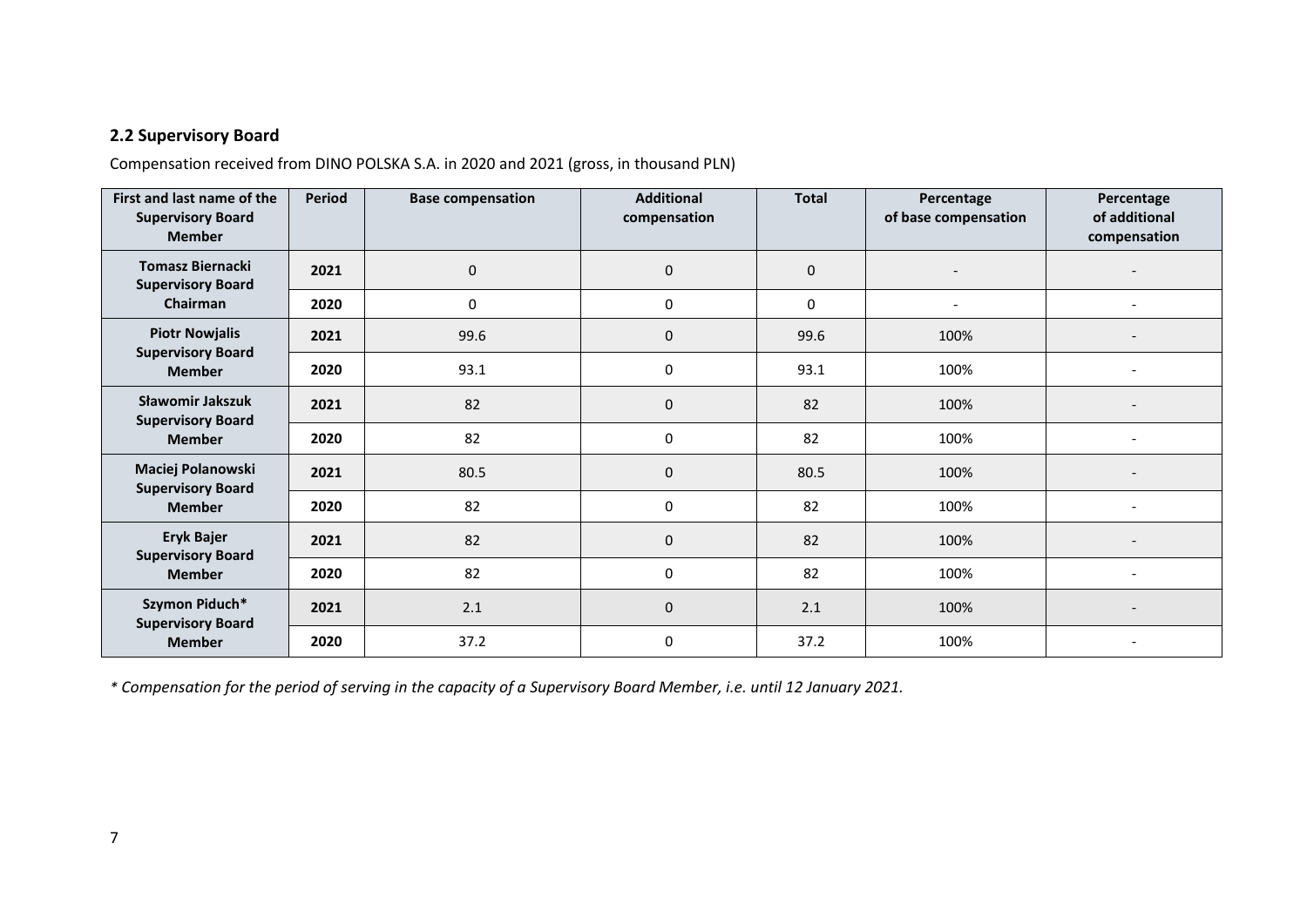The only component of compensation for Supervisory Board Members of DINO POLSKA S.A. in 2021 was the pecuniary compensation related to their appointment.

### <span id="page-7-0"></span>**3. Compliance of the compensation with the Compensation Policy, its contribution to achieving the Company's long-term results and the criteria used.**

The current Compensation policy has been in place in DINO POLSKA S.A. since 2 July 2020. The purpose of the Compensation Policy is to define the rules for employing and remunerating Management Board Members and Supervisory Board Members of DINO POLSKA S.A. and correlate the compensation of DINO POLSKA S.A. Management Board Members with the outcomes of executing the Company's growth strategy and the Company's financial results.

The Supervisory Board emphasizes the compliance of the Company's current compensation system with the Compensation Policy of the Management Board and Supervisory Board Members. The following factors, among others, determine this compliance:

▪ payment of compensation in a form permitted by the Compensation Policy,

**.** the fixed compensation of Management Board Members cannot be higher than 10 times the average salary of a full-time employee in DINO POLSKA S.A.,

. the fixed compensation of Supervisory Board Members cannot be higher than 3 times the average salary in the national economy as published by the Central Statistical Office for 2020 (which was PLN 5,167.47), i.e. for the year preceding the adoption of the Shareholder Meeting's resolution appointing the Supervisory Board Members for their current term of office.

According to the Compensation Policy, the larger portion of the Management Board's compensation for 2021 was paid in the form of discretionary bonsues. When setting the bonuses for the various Management Board Members the Supervisory Board took into consideration the amount of net consolidated profit generated by the DINO POLSKA Group and the performance of the Company's annual budget whose key elements are set in connection with the Company's major strategic objectives. In addition, the Supervisory Board took into consideration the effective operation of procedures in the Company with regard to the quality and safety of products offered in the DINO stores as well as initiatives undertaken by the Company to reduce its environmental impact.

In 2021 DINO POLSKA S.A. executed the project initiated in Q4 2019 involving the installation of photovoltaic panels on the rooftops of its stores. The total power of the PV panels installed on the rooftops of Dino stores climbed from 8.9 MW at the end of 2020 to 28.8 MW at the end of 2021, while the total number of Dino stores outfitted with these installations rose from 365 to 802 over 2021. In 2021 we generated 15.22 GWh.

In the opinion of the DINO POLSKA S.A. Supervisory Board the compensation of the Management Board Members contributes to their total commitment to discharging their functions and contributes to achieving the Company's business and strategic objectives, as well as to the Company's long-term results. The correlation of additional variable compensation with the Company's results generated in a given financial year has a particular influence in this regard. The higher percentage of variable bonus compensation than of base compensation in the total compensation of the Company's Management Board Members is a factor contributing to a high level of motivation and focus on attaining the Company's long-term strategic objective involving the dynamic and organic Dino store network roll-out.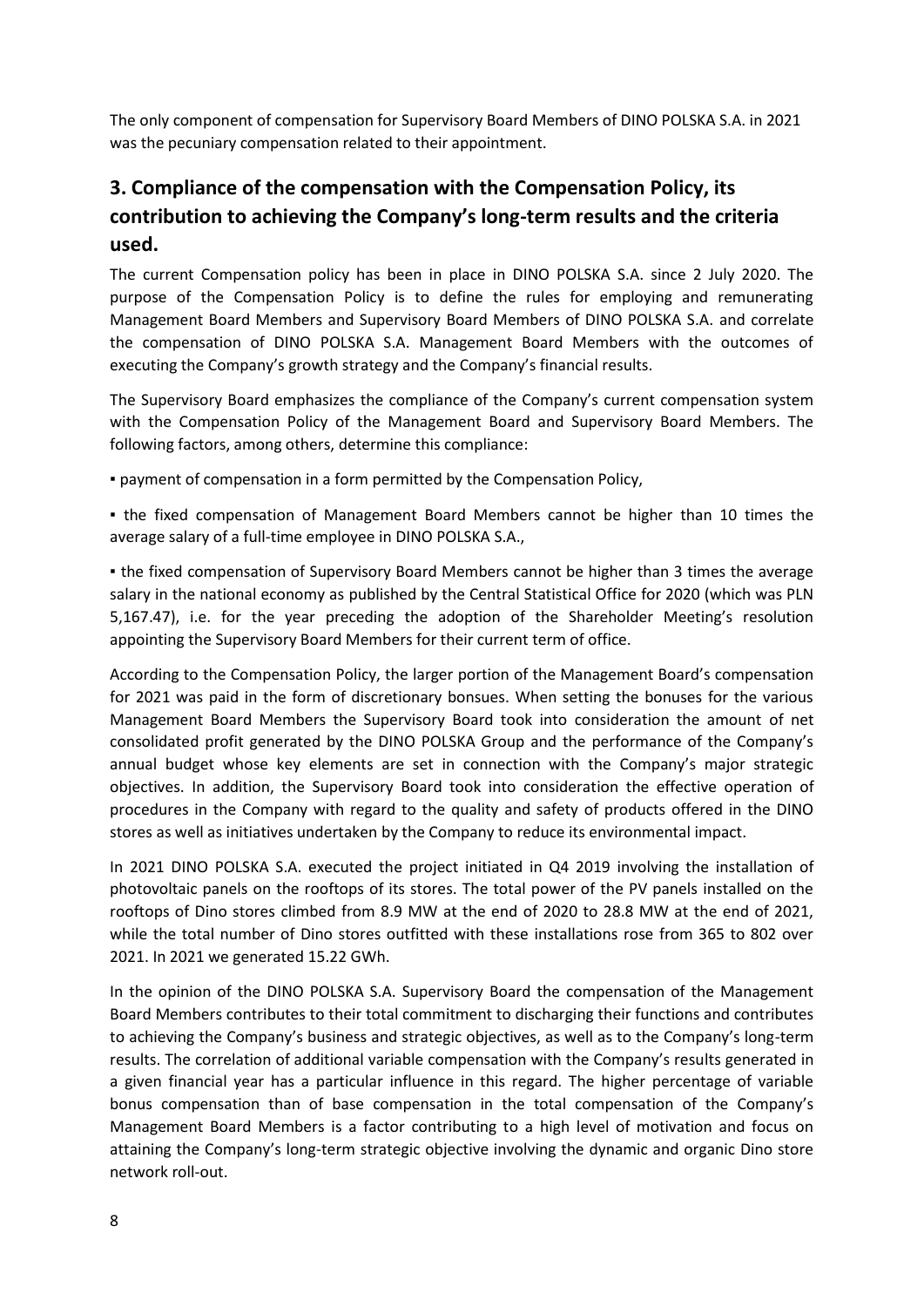In reference to the compensation of the Supervisory Board Members, it consists solely of fixed compensation and is not related in any way to the results generated by the Company, which contributes to the greater independence of the Supervisory Board Members in performing their duties. This in turn leads to the Company's greater stability and to it achieving its long-term objectives.

<span id="page-8-0"></span>**4. Information on the annual changes in compensation, the results of DINO POLSKA S.A. and the average salary of employees of DINO POLSKA S.A. who are not Management Board or Supervisory Board Members.**

| The growth rate of compensation, the average salary of<br>employees and the results generated by DINO POLSKA<br>S.A. | 2020    | 2021    |
|----------------------------------------------------------------------------------------------------------------------|---------|---------|
| <b>Company's Management Board</b>                                                                                    |         |         |
| Izabela Biadała                                                                                                      |         | 36.0%   |
| Michał Muskała                                                                                                       | 21.7%   | 34.5%   |
| Michał Krauze                                                                                                        | 37.1%   | 19.2%   |
| Szymon Piduch                                                                                                        | 50.0%   |         |
| <b>Company's Supervisory Board</b>                                                                                   |         |         |
| Tomasz Biernacki                                                                                                     |         |         |
| Eryk Bajer                                                                                                           | $-1.2%$ | 0.0%    |
| Sławomir Jakszuk                                                                                                     | $-1.2%$ | 0.0%    |
| Piotr Nowjalis                                                                                                       | $-6.5%$ | 7.0%    |
| Maciej Polanowski                                                                                                    | 2.5%    | $-1.8%$ |
| Szymon Piduch                                                                                                        |         |         |
| Employees' salary                                                                                                    |         |         |
| The average salary of employees who are not Management<br><b>Board and Supervisory Board Members</b>                 | 11.1%   | 7%      |
| <b>Standalone compensation in PLN 000s</b>                                                                           |         |         |
| Sales revenue                                                                                                        | 32.7%   | 31.9%   |
| Operating profit                                                                                                     | 39.9%   | 24.6%   |
| Net profit                                                                                                           | 47.1%   | 26.3%   |
| <b>FRITDA</b>                                                                                                        | 37.00%  | 25.0%   |
| <b>Consolidated compensation in PLN 000s</b>                                                                         |         |         |
| Sales revenue                                                                                                        | 32.4%   | 32.0%   |
| Operating profit                                                                                                     | 49.1%   | 22.2%   |
| Net profit                                                                                                           | 56.7%   | 25.1%   |
| <b>EBITDA</b>                                                                                                        | 42.8%   | 22.7%   |

The average salary of the Company's employees is the total amount of salary (fixed salary, bonuses and other awards) paid to employees for a given calendar year divided by the average headcount (average number of full-time equivalents) in a given year.

Information concerning financial years for which the Supervisory Board was not obligated to prepare a compensation report was overlooked.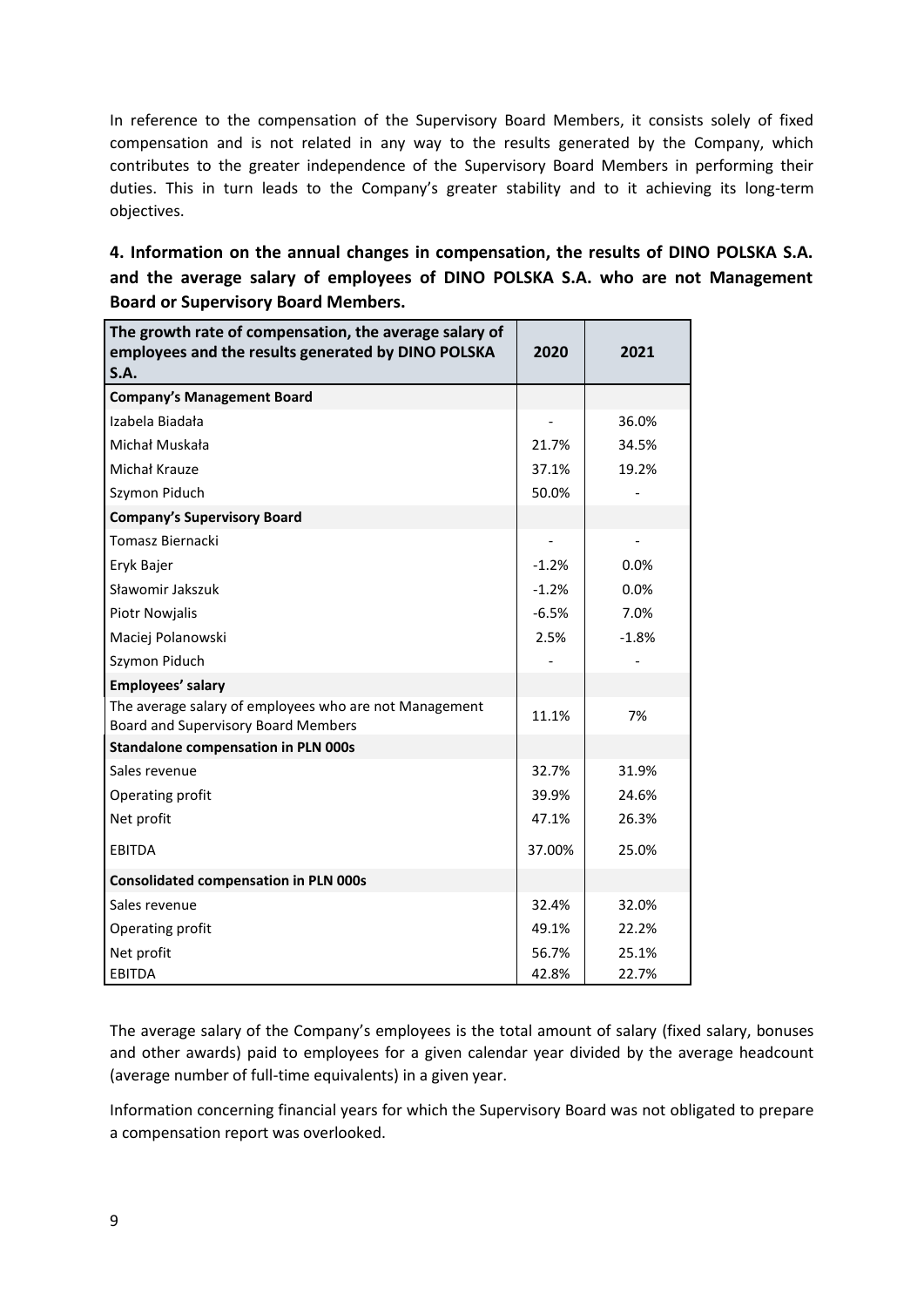### <span id="page-9-0"></span>**5. Amount of compensation from entities belonging to the DINO POLSKA Group**

### <span id="page-9-1"></span>**5.1 Management Board**

**Compensation from entities belonging to the DINO POLSKA Group under civil law contracts (gross, in thousand PLN)**

| First and last name, function                                    | 2020  | 2021  |
|------------------------------------------------------------------|-------|-------|
| <b>Michał Krauze</b><br><b>Management Board Member</b>           | 148.8 | 159.2 |
| <b>Michał Muskała</b><br><b>Management Board Member</b>          | 120   | 140   |
| Izabela Biadała<br><b>Management Board Member</b>                | 40    | 140   |
| <b>Szymon Piduch</b><br><b>President of the Management Board</b> | 270.1 | 0     |

### <span id="page-9-2"></span>**5.2 Supervisory Board**

In 2021 the Supervisory Board Members did not draw any compensation from entities belonging to the DINO POLSKA Group.

### <span id="page-9-3"></span>**6. The number of financial instruments awarded or offered and the main terms and conditions for exercising the rights from these instruments, including the price and date of exercise and changes thereto**

DINO POLSKA S.A. does not award compensation in the form of financial instruments to Management Board and Supervisory Board Members.

### <span id="page-9-4"></span>**7. Information on utilizing the option to clawback variable components of compensation**

DINO POLSKA S.A does not contemplate the deferral of payment of components of variable compensation or the option of clawing them back.

### <span id="page-9-5"></span>**8. Information regarding deviations from the procedure of implementing the compensation policy**

According to the Supervisory Board's knowledge, no deviations from the procedure of implementing the compensation policy have been recorded.

### <span id="page-9-6"></span>**9. Information pertaining to the monetary or non-monetary benefits awarded to family members of a Management Board Member or the Supervisory Board**

Monetary or non-monetary benefits awarded to family members of a Management Board Member or the Supervisory Board are not part of the compensation of the Company's Management Board and Supervisory Board Members.